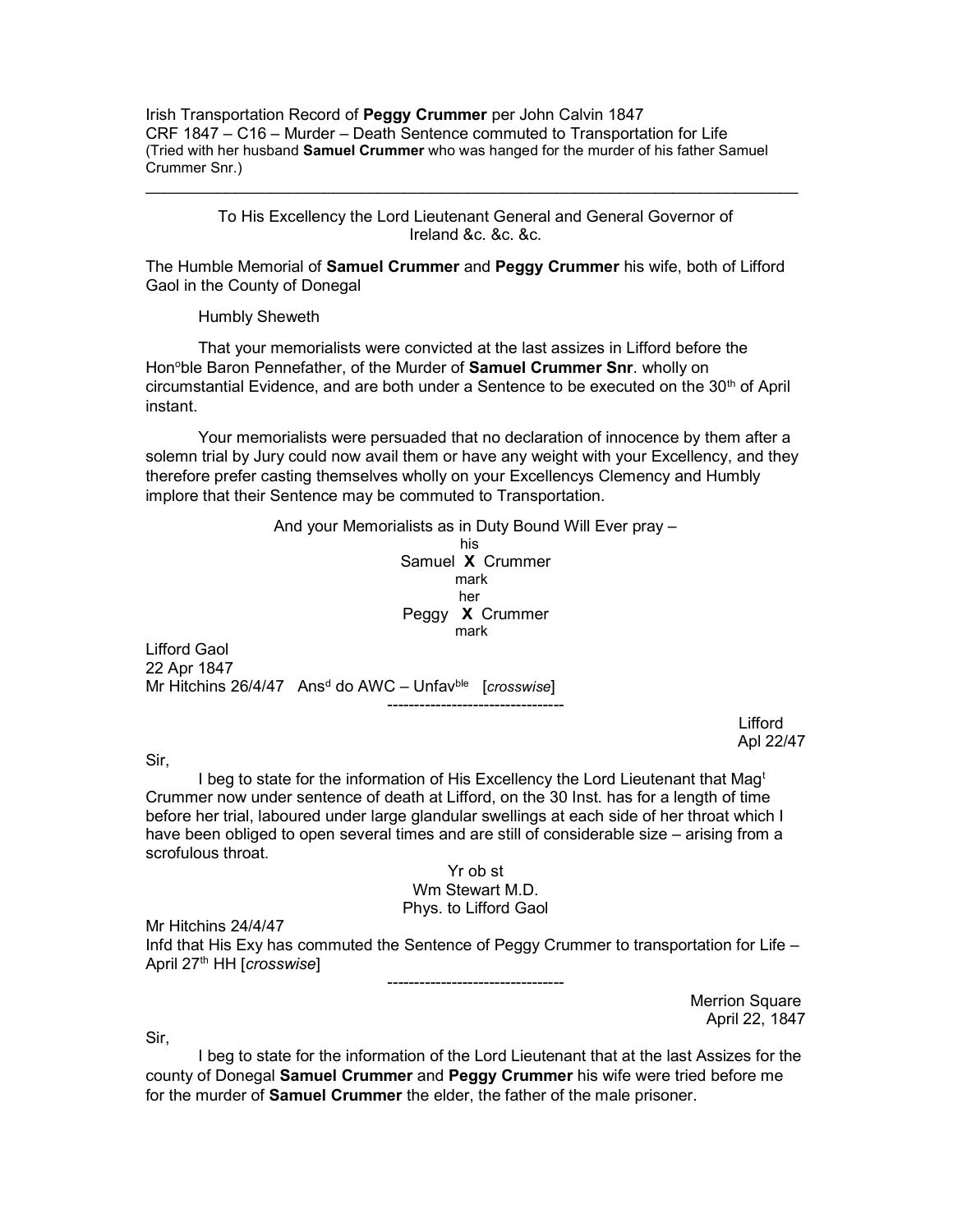The evidence was I may say entirely circumstantial. No other person having witnessed the actual homicide, but it was sufficient to convince the jury of the guilt of both prisoners, and they brought in their verdict. Accordingly I pronounced sentence of death on them and appointed Friday 30<sup>th</sup> April Instant for their execution.

 I have not any reason to find fault with the verdict of the jury. I think they came to a proper conclusion as to the guilt of the prisoners and their crime was thereof a most revolting character. It is quite true also that the relation of wife affords her legal excuse for a crime like this but, though it do not, it is not easy to exclude altogether from one's mind the effects & bearings of that relationship and where no proof has been given, or could as in this case well have been given of immediate acts of violence of the wife, it may perhaps, without too great a bearing in favour of a female be intended, that the husband was the principal criminal and that she only gave that assistance, which in that class of life in which the prisoners were placed might & in some degree not uncommonly be given by a wife to her husband. The death in this case was occasioned according to the testimony of the surgeon by a heavy blow given by a blunt weapon on the back of the head of the deceased – which fractured his skull and caused instant death. This blow must in all human probability have been given by the male prisoner & though various other wounds were inflicted upon the unfortunate victim it could not be said with certainty that they were inflicted by the female, although there were circumstances here that she was assisting her husband in the homicide.

 I have thought a good deal of the case & considering the age, sex & relation of the prisoner Peggy Crummer - I would venture to suggest to his Excellency that the ends of justice may be satisfied by allowing the extreme penalty of the laws to be undergone by the prisoner Samuel Crummer alone & by commuting the sentence as to Peggy Crummer to transportation for her life. I may inform his Excellency that the unfortunate woman has had since her imprisonment a child born in the course of the last summer & that on account of her pregnancy the trial was postponed from the Spring Assizes of the last year.

I have the honor to be Sir your obedient servant Richard Pennefather T.N. Redington Esq<sup>re</sup> [foot of page 1 of 4] Immediate Mr Hitchins April 22/47 [crosswise]

[right of centre page]

## C 16 1847 Samuel & Peggy Crummer

---------------------------------

to be hanged } Murder the 30th April

 Baron Pennefather commands that in the case of Samuel Crummer the law shall take its course. But that the sentence passed on Peggy Cummer be commuted to Transportation for Life April 22

[left of centre page] In the case of Samuel Crummer Let the law take its course **B**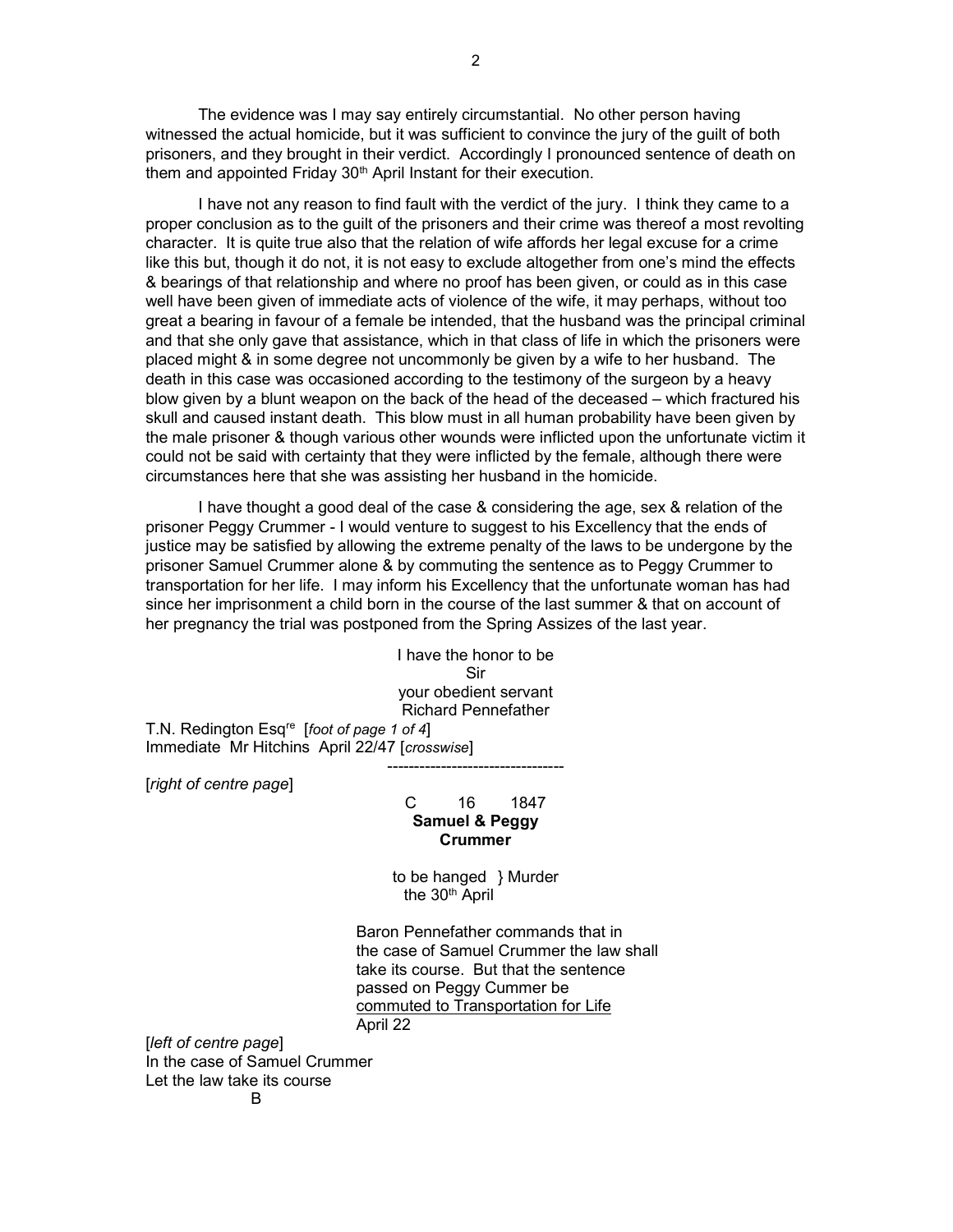In the case of Peggy Crummer Commute to transportation for life. B.

- I Respite passed 23.<br>II Baron P. Inf
- II Baron P. Inf

[?] Sheriff do HH.

Sir,

Lifford Gaol 25th April 1847

 I have the honor to acknowledge the receipt of your letter of yesterday's date, stating that His Excellency the Lord Lieutenant, has been pleased to Respite the execution of the Sentence of Death, given against **Peggy Crummer**, a Prisoner in this Gaol, until further order.

---------------------------------

I have the Honor to be Sir, your Obed<sup>t</sup> Humble Servant Wm Fenton Governor

The right Hon<sup>o</sup>ble The Chief Secretary Dublin Castle

Death [? Apr 47] [faded crosswise]

--------------------------------- Peggy Crummer

 $\overline{\phantom{a}}$ Receipt of Respite ---------------------------------

| NATIONAL ARCHIVES<br>IRFI AND | Copyright – not to be published or photographically<br>reproduced without the written consent of the<br>Director of the National Archives of Ireland |  |  |   |   |  |    |  |  |  |  |
|-------------------------------|------------------------------------------------------------------------------------------------------------------------------------------------------|--|--|---|---|--|----|--|--|--|--|
| Ref: CRF 1847 C16             | <b>CMS</b>                                                                                                                                           |  |  | 3 | Δ |  | 56 |  |  |  |  |

His Excellency cannot further interfere in this case.

 $\overline{\phantom{a}}$ Initials 26/4/47

---------------------------------

Dublin Castle 26th April 1847

Sir,

 I am directed by the Lord Lieutenant to desire that you will acquaint Samuel Crummer, a Prisoner under Sentence of Death in the Lifford Gaol that Your Excellency regrets that there is nothing to justify Him in making any alteration in the Sentence. I am Sir your obedient servant

T.N. Redington

The Governor of the Lifford Gaol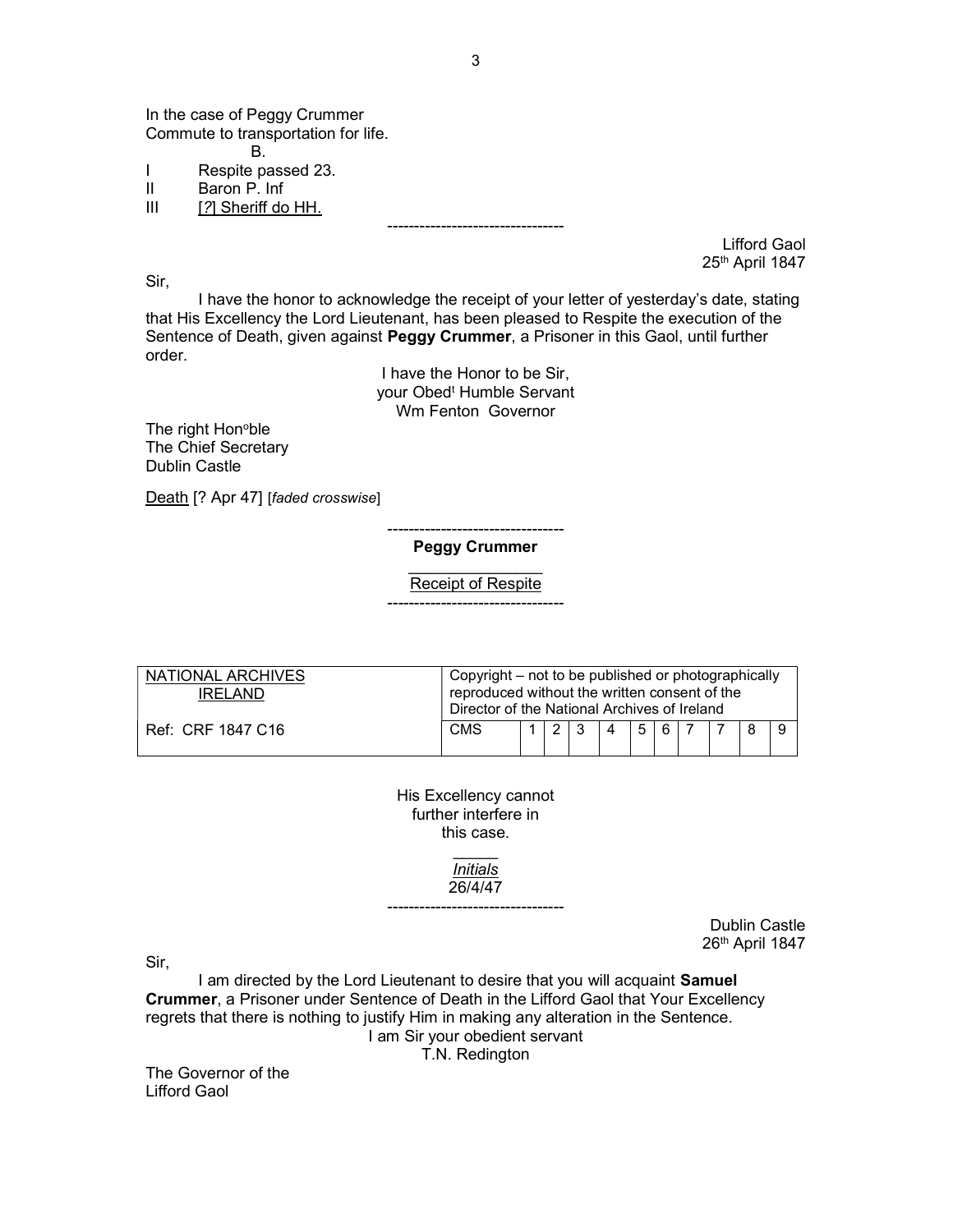## The Queen v Samuel Crummer and Peggy Crummer \_\_\_\_\_\_\_\_\_\_\_\_\_\_\_\_\_\_\_\_\_\_\_\_\_\_\_\_\_\_\_\_\_\_\_\_\_\_\_\_\_\_\_

To his Excellency the Lord Lieutenant General and General Governor of Ireland &c. &c. &c.

The Humble Memorial of William Wilson of Raphoe in the County of Donegal Attorney at Law.

Most Respectfully Sheweth

That your Memorialist was employed at last Lifford Assizes as an Attny to defend the above named **Samuel & Peggy Crummer** who have been convicted before the Honble Baron Pennefather of the murder of Samuel Crummer Snr.

Memorialist further Sheweth

That since the said trial Mess<sup>rs</sup> Doherty and Lowry the prisoners counsel who represented them on the trial have upon full consideration of the case forwarded to her Majesty's Attorney General for Ireland a Certificate that in their opinion the Judgment was erroneous and have applied to him to Grant his Fiat for a Writ of Error.

 Memorialist begs to state that he has carefully concealed from the Prisoners any intention of the present Memorial lest that hopes might be excited in their mind, but your Memorialist conceives that where the lives of fellow Creatures are at Stake it is his Duty to urge every legal objections & make every exertion in fav<sup>r</sup> of the prisoners and Trust your Excellency will pardon your Memorialists anxiety to the liberty He would take in praying your Excellency to Order that the Execution which is fixed for Friday next the 30<sup>th</sup> instant may be postponed until the objections raised by the previous Counsel and mentioned in their Certificate to the Attorney General (to which Memorialist begs leave to refer) shall have been argued.

# And Memorialist as in Duty Bound will Ever pray. William Wilson

Raphoe 26th April 1847

**Immediate** 

Mr Hitchins Has there not been a respite in this case? [initialled] April 27/47 [crosswise]

I have given this case the fullest consideration in my Power, And as in my judgment there is no right in the law suggested in the Certificate of Counsel for the Prisoners I having felt myself bound to refuse a fiat for a Writ of Error, And more particularly as I think the Decision of the Court of Queen's Bench in the case of the Queen v [O'Brien] is an express Authority on the Point.

| <b>Richard Baron</b>                 |                            |
|--------------------------------------|----------------------------|
| 29th April 1847                      |                            |
| W. Wilson inf <sup>d</sup> April 29- |                            |
| Private note to Governor             | [crosswise and overstruck] |
|                                      |                            |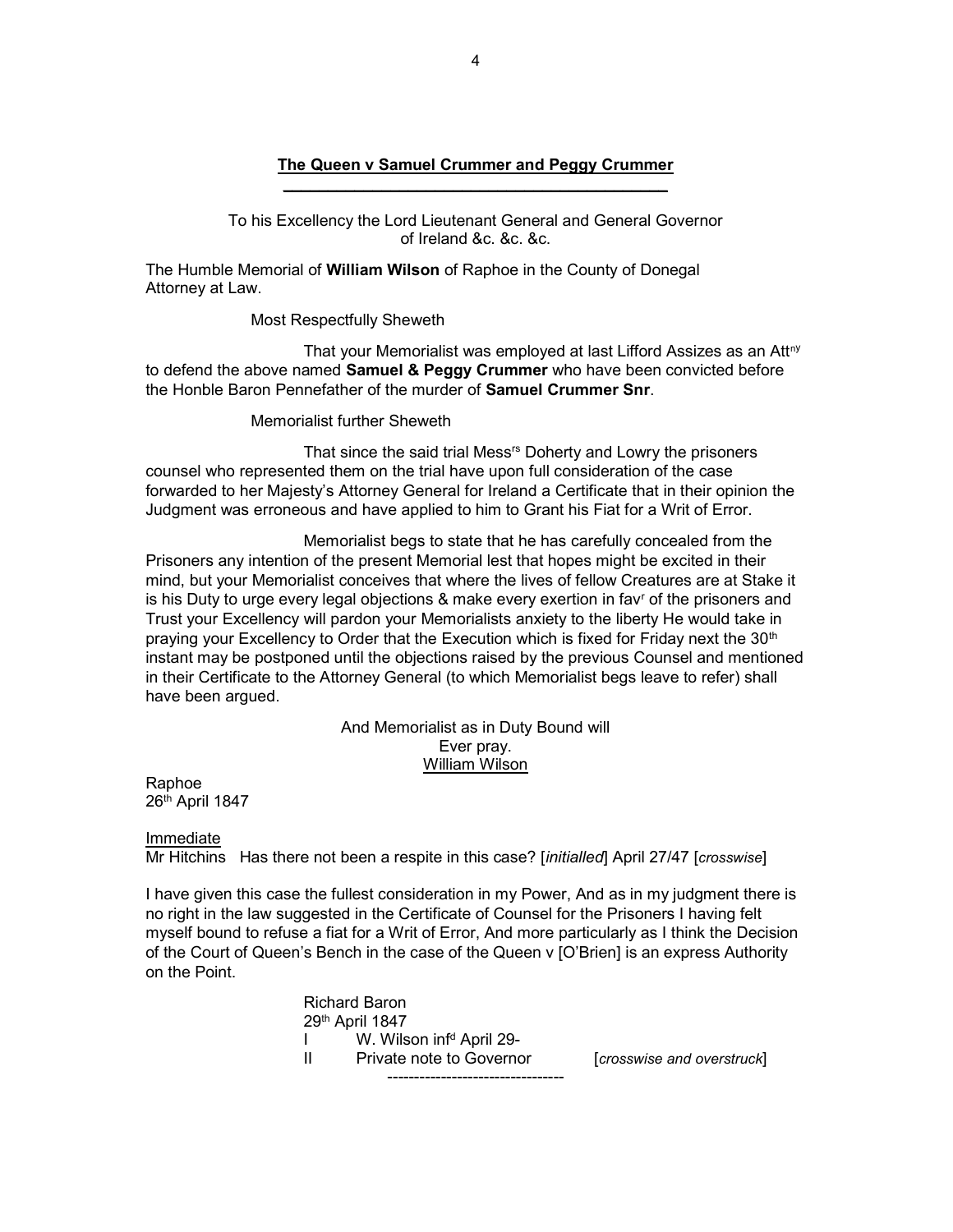Dublin Castle April 29, 1847

Sir,

 I am directed by the Lord Lieutenant to acknowledge the receipt of your Petition praying that a Respite might be issued for Samuel Crummer, to bring an Appeal from the decision at the last Assizes, and to acquaint you, that it appears, that no Writ of Error has been granted by the Attorney General as on the best consideration He has declined to issue his fiat thereon.

I am Sir your obedient Servant,

William Wilson Esq<sup>r</sup> Raphoe

--------------------------------